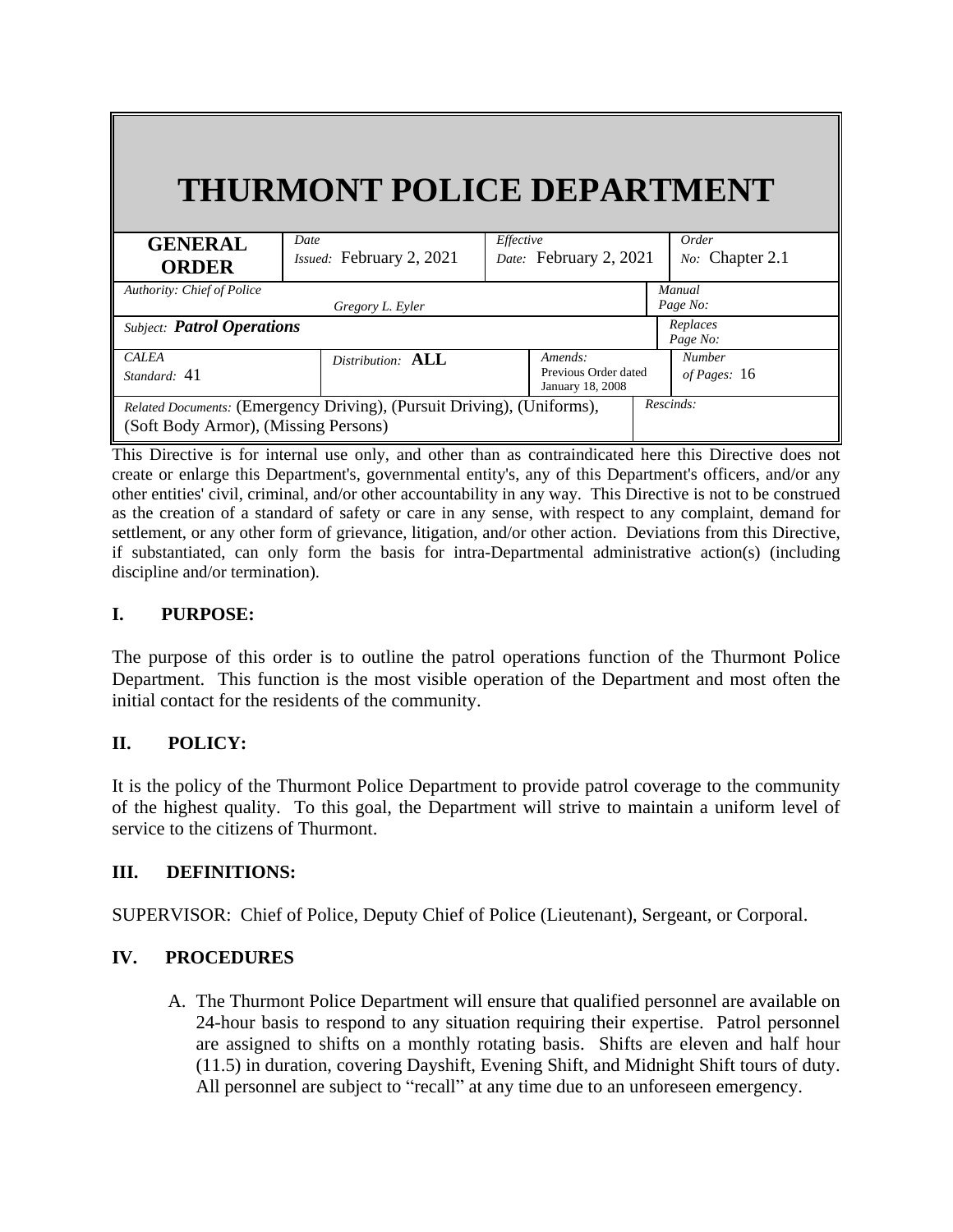- 1. The present shift schedule is as follows:
	- a. Day Shift 0600 hours to 1730 hours
	- b. Evenings Shift 1500 hours to 0230 hours
	- c. Midnight Shift 1930 hours to 0700 hours
- 2. During shift briefing and transitioning, officers will be in radio contact and immediately available to respond to calls for service.

## B. Patrol Assignments

- 1. Officer assignments will be completed by the Deputy Chief of Police or designee.
- 2. Our present shift rotation is 28 days. Changes in shift rotation will be completed by the Deputy Chief of Police or designee in compliance with the provisions of the Fair Labor Standards Act.
- 3. Regular day off schedules will be completed by the Deputy Chief of Police or Supervisor, who will ensure that minimum staffing standards are met.

## C. Shift Briefing Procedures

- 1. When available, Supervisors will conduct a shift briefing.
- 2. When no Supervisor is on duty, the on-duty officer will make contact with the oncoming officer in person or by phone and pass on all pertinent information.
- 3. On-duty Officers will email all pertinent information to every member of the Department prior to the termination of their shift.
- 4. The length of shift briefing will be determined by the amount of information or material to be disseminated.
- 5. Pertinent information to be reviewed during roll call or transition of officers will include, but is not limited to:
	- a. Case reports,
	- b. Incident reports,
	- c. Miscellaneous reports,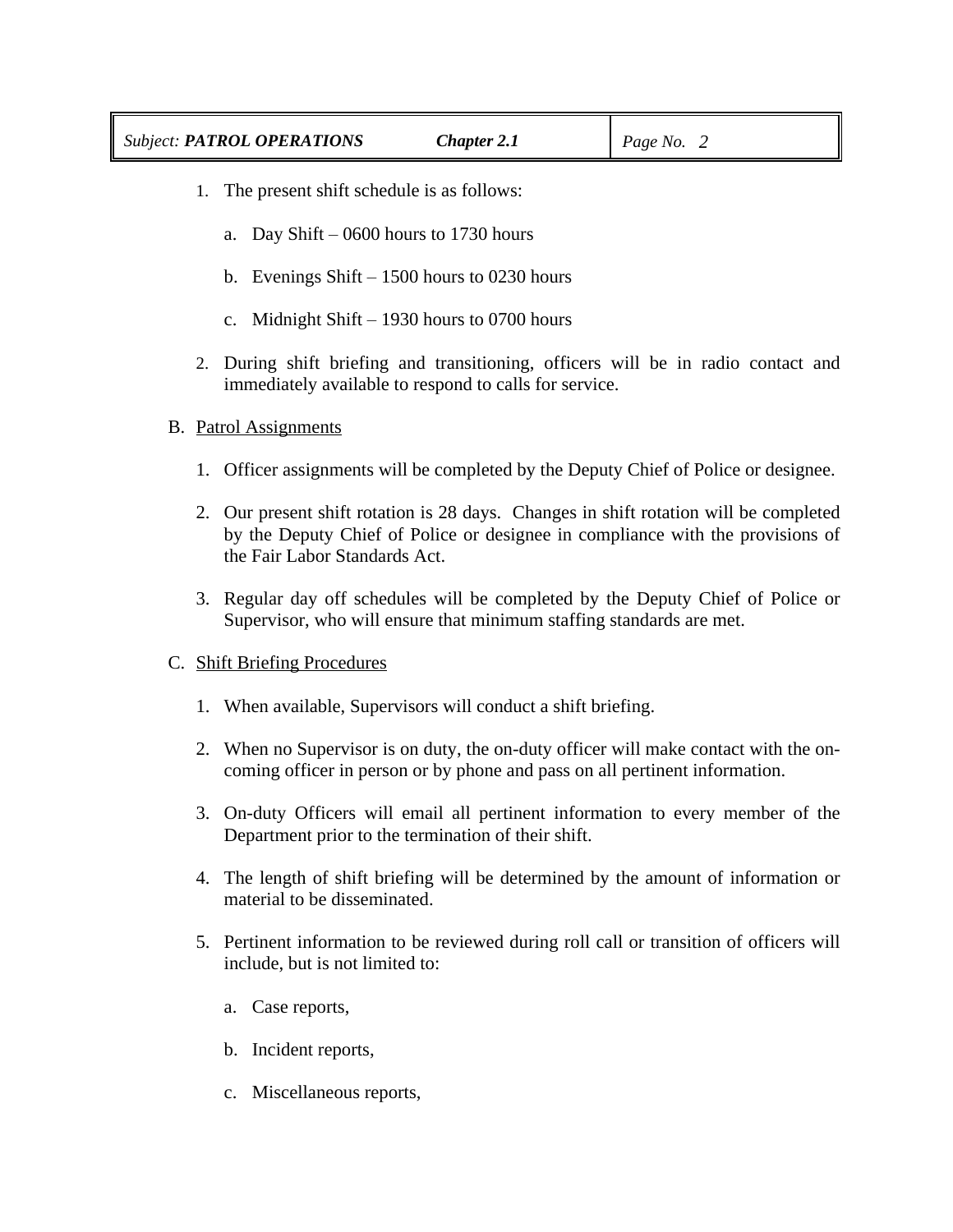- d. Shift clip boards,
- e. Intelligence messages,
- f. Training topics,
- g. Patrol checks,
- h. Traffic Enforcement Requests,
- i. Review law updates.
- 6. When available, Supervisors will present new General Orders, Administrative Directives, and Memorandums to the Officers. Supervisors will discuss this material with the Officers and have the Officers sign the receipt log when required. When Supervisors are not available, the above information will be placed in Officers' mailboxes. If an Officer has questions in reference to the material, he/she may contact the on-call Supervisor. The material may also be discussed at Departmental Staff Meetings.
- 7. When available, the Supervisors will ensure all Officers are in the correct uniform and prepared to initiate assigned patrol activities.

#### D. Radio Identification Numbers

- 1. In order to clarify the identification of individuals operating Department vehicles, each officer is assigned a Radio Identifier. TPD current assigned Identifiers are 2300 thru 2314.
- 2. A current list of Radio Identifier numbers is maintained by Department Staff and the Frederick County Communications Center.

#### **V. PATROL OPERATIONS**

- A. Response to routine, urgent, and emergency calls for service are outlined in the General Order Chapter 2 entitled *Emergency Driving*
- B. Motor vehicle pursuit operations are outlined in the General Order Chapter 2 entitled *Pursuit Driving*.
- C. Field Contacts or Interviews: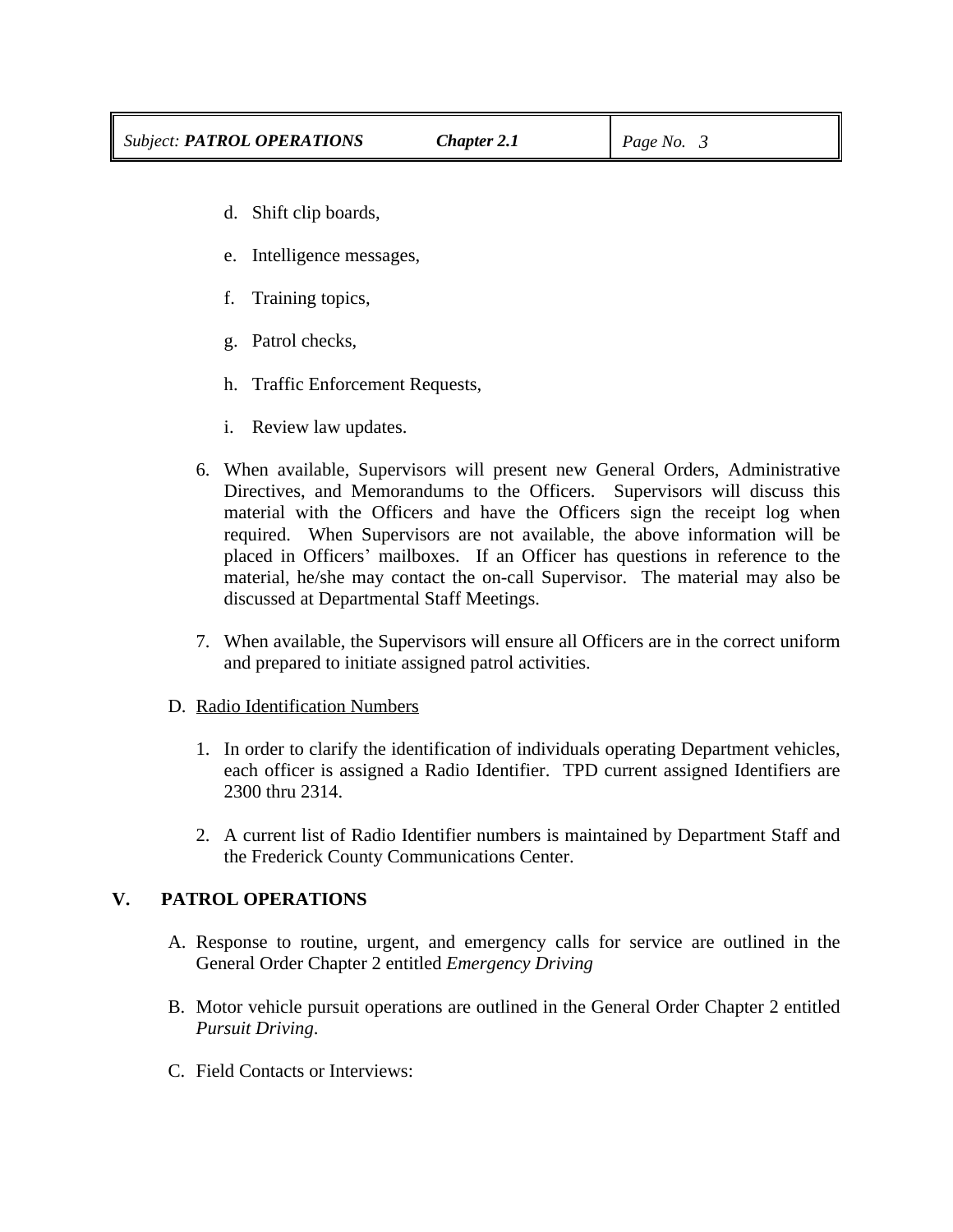- 1. Will be conducted on all persons who exhibit suspicious action or activities.
- 2. Officers conducting field contacts or interviews must have reasonable suspicion based on circumstances presented that the person being stopped is engaged in, has been engaged in, or will engage in criminal activity. When officers in plain clothes conduct such interviews they should identify themselves as Police Officers prior to the interview.
- 3. Officers shall notify the Communications Center when initiating a field contact or interview and the following information shall be relayed:
	- a. Location of the contact, nature of the contact, and description of the suspect,
	- b. A back up unit will be assigned to assist if available.
- 4. Field contacts/interview information will be documented by the Investigating Officer via I-LEADS Reports and forwarded to their Supervisor.
	- a. The field contact report will include the following information: suspect name, address, telephone number, physical description, vehicle information, and reason for the contact.
- D. Outside Agency Notification Procedure:
	- 1. Situations or conditions which dictate the assistance of an outside agency will be made promptly, or in a timely manner depending on the existing circumstances. Outside agencies will include, but are not limited to:
		- a. Medical Examiner/Coroner,
		- b. Allegheny Power,
		- c. Baltimore and Ohio Railroad,
		- d. Verizon Telephone,
		- e. Frederick County Highway Departments,
		- f. State Highway Administration,
		- g. Other Law Enforcement Agencies,
		- h. All other agencies that may be needed.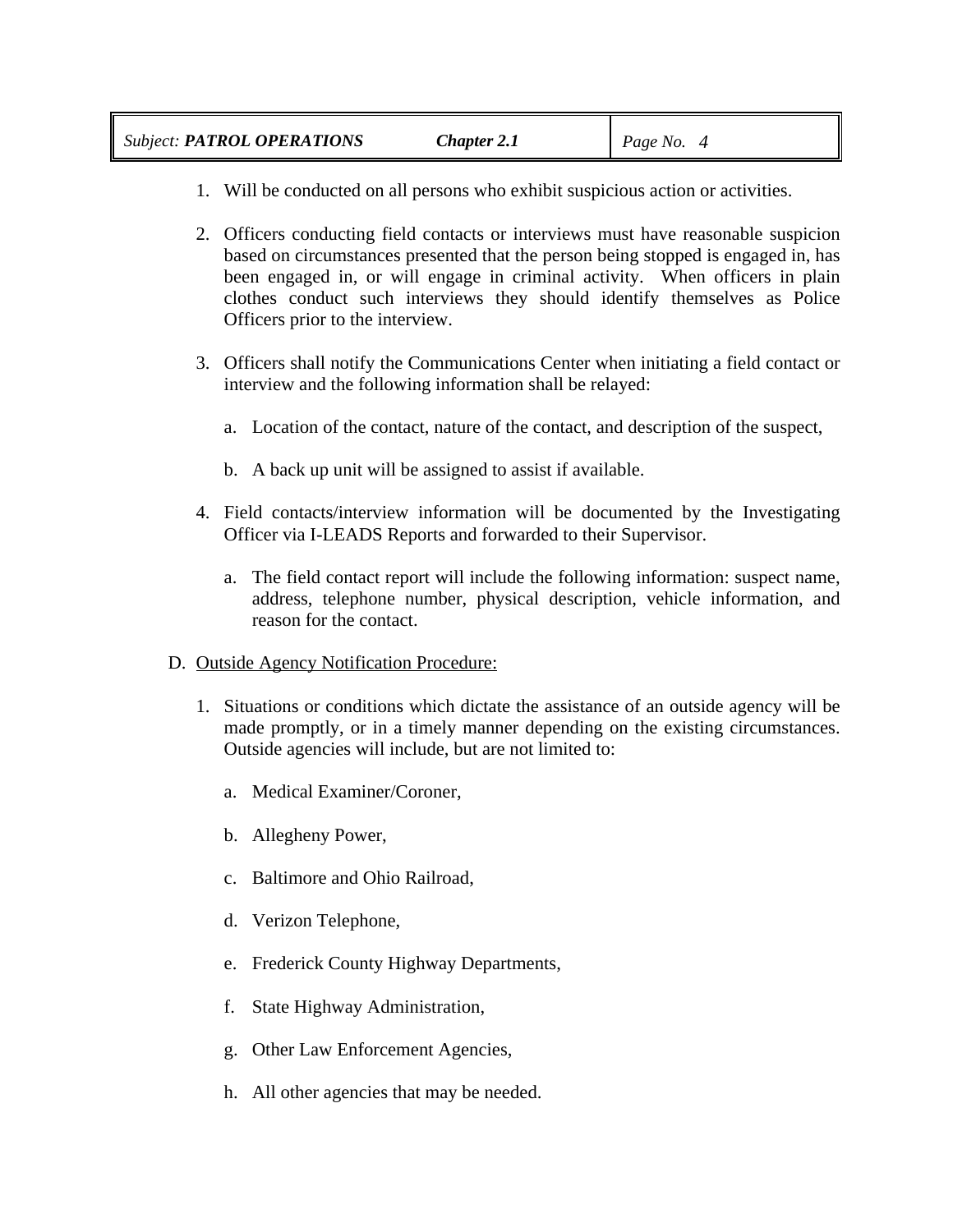- 2. Officers called to the scene of a death investigation shall promptly notify the Medical Examiner/Coroner if the death is unattended or suspicious.
	- a. No deceased person, or personal property from such deceased person shall be handled, disturbed, or removed from the place of death by any person, except with the permission of the Medical Examiner/Coroner, unless the same shall be necessary to protect life, safety, or health.
- E. Supervisory Response to Incident Scenes
	- 1. Incidents of a serious nature often arise that require the presence of a supervisor who possess the authority necessary to deal with the problem.
	- 2. A supervisor will respond to the scene of the following incidents, but not limited to:
		- a. Homicide
		- b. Suicide
		- c. D.O.A. other than suicide
		- d. Natural disasters
		- e. Incidents involving injury to an officer
		- f. Hostage or barricade incidents
		- g. Robbery
		- h. Department motor vehicle accidents
		- j. Any other incidents as directed, dispatched or requested.

# F. Missing Persons

- 1. Departmental guidelines are outlined in the General Order Chapter 2 entitled *Missing Persons*
- G. Foot Patrol
	- 1. Thurmont Police Department sworn personnel will conduct foot patrol during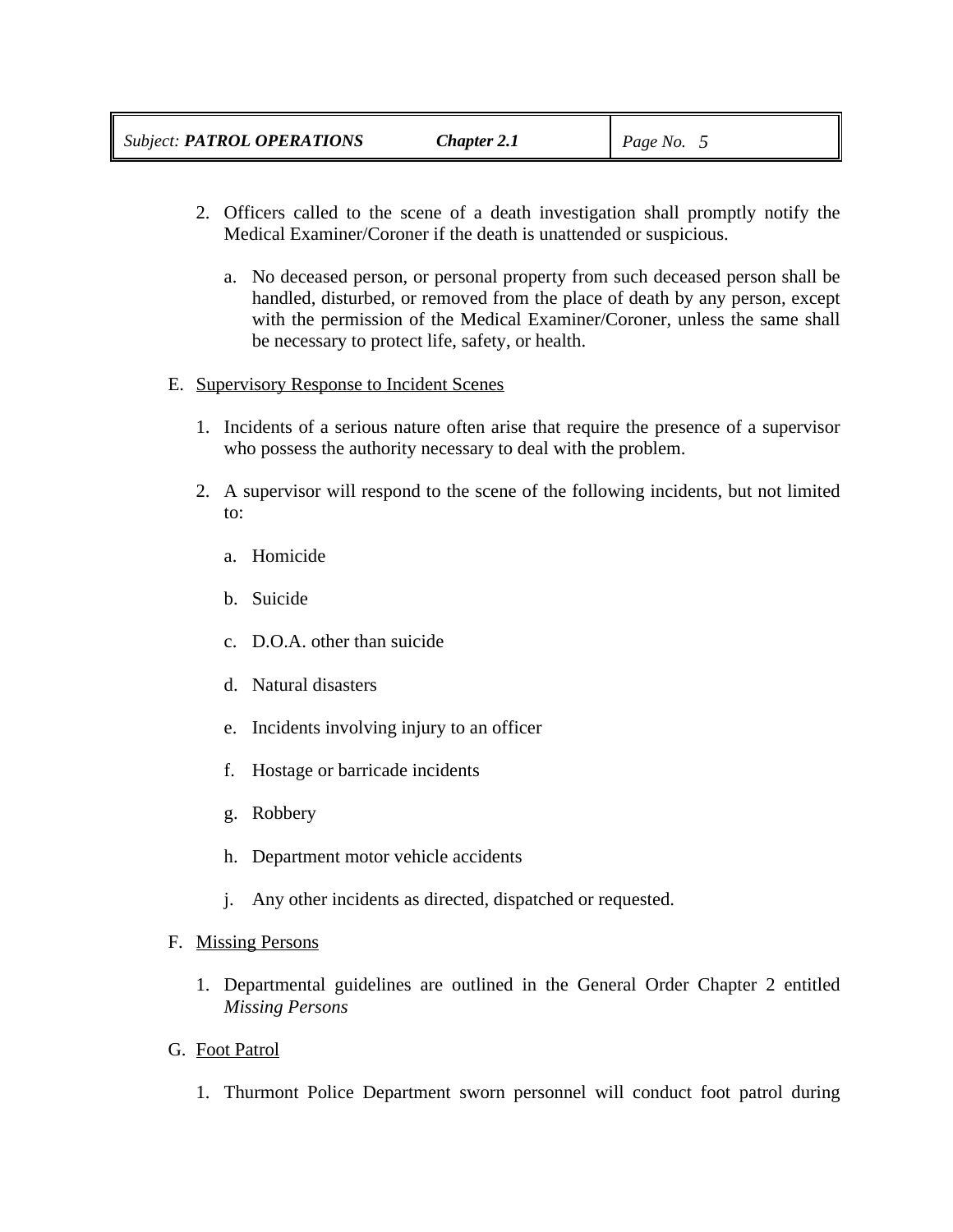their tour of duty.

- 2. Foot patrol is defined as the movement of officers outside and away from their vehicles for the purpose of preventing criminal activity, reducing criminal activity, enforcing parking violation, and/or providing day-to-day service to the citizens of Thurmont. This definition does not encompass the movement of officers outside and away from their vehicles in the course of conducting investigations.
- 3. Factors to be considered in determining the need for foot patrol assignments are:
	- a. Frequent inspections of business and commercial establishments as crime prevention, or crime reduction measures.
	- b. Saturation patrol in areas that are experiencing an increased amount of calls for service, having a nature where foot patrols would act as a deterrent, and/or facilitate the patrols would act as a deterrent, and/or facilitate the identification and apprehension of suspects. An example of such calls for service would be prowler complaints, trespass (peeping tom), thefts from automobiles, thefts from persons (purse snatching), vandalism or malicious destruction, burglaries and/or breaking and entering.
	- c. The potential for an increased amount of criminal activity exists where foot patrols would act as a preventive measure.
- 4. Before exiting his/her vehicle to conduct foot patrol, officers will first notify Communications.
- 5. Vehicles will be left in a secured condition and parked in a conspicuous manner (when applicable) to allow the officer and public to observe the vehicle while foot patrol is conducted. Officers will be dressed accordingly and armed with his/her issued weapon, handcuffs, portable radio, etc.
- 6. While conducting foot patrol, officers will be responsible to respond and act on all complaints received by them, regardless of the manner in which the complaint was received (i.e., dispatched, on-view), the officer will immediately notify Communications of his/her location, the nature of the complaint, and the course of action.
- 7. All foot patrol assignments will be documented by generating an ILEADS Call for Service number.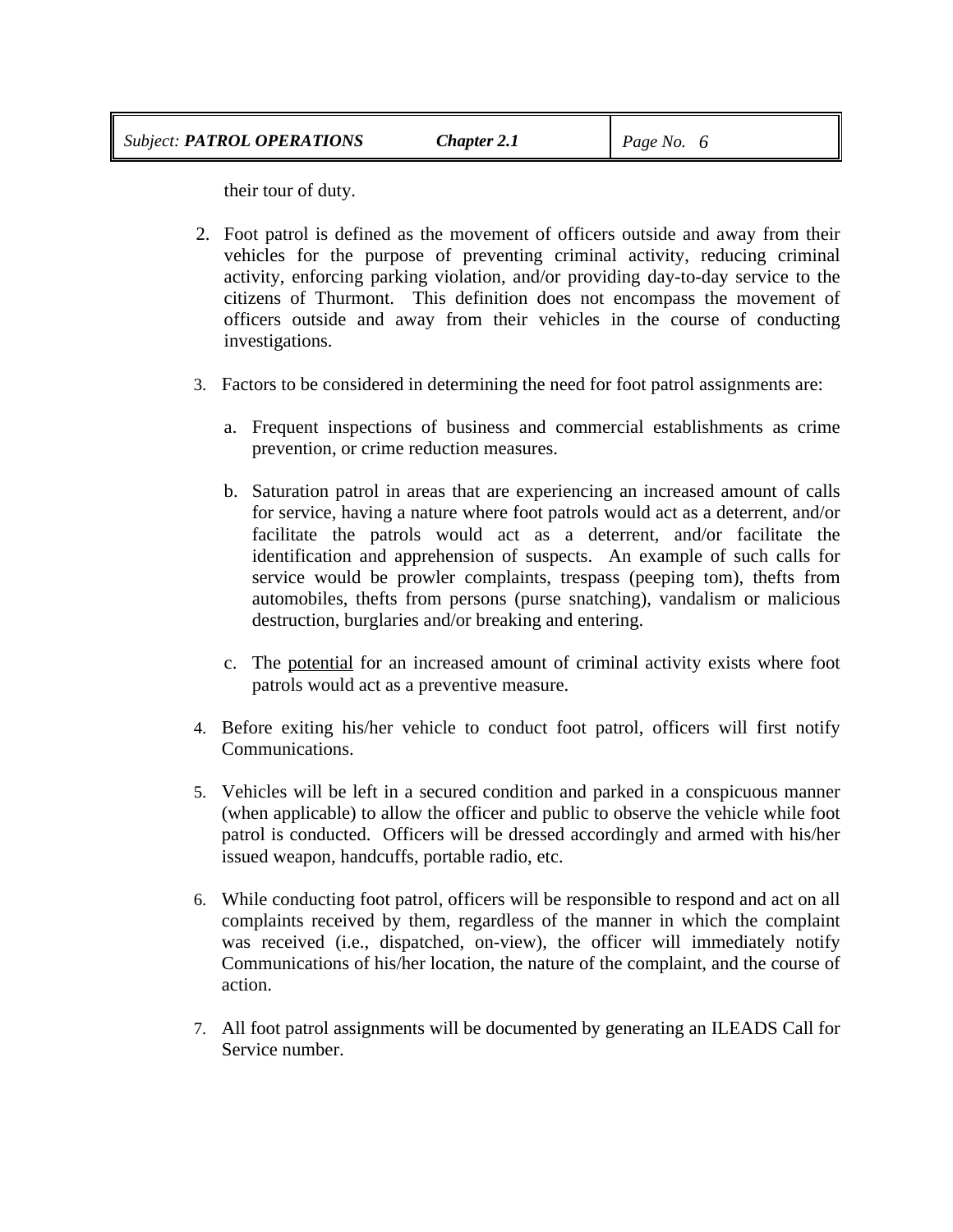H. Nature of Response: Racial, Religious, and Ethnic Incident Investigations

Violence and extremism against religious, racial, and ethnic groups infringe upon the rights and well-being of the entire community. Department personnel will take immediate action to investigate such activity, enforce related state laws, and notify appropriate agencies of such incidents.

- 1. A racial, religious, and/or ethnic (RRE) incident, for the purpose of this General Order, shall be:
	- a. Any suspected or confirmed act of prejudice, hate or violence directed against any individual, group, organization, or institution because of their background or belief.
	- b. Any reported act which appears or is perceived by the victim(s) to have been motivated all or in part by race, religion, ethnic background or belief.
- NOTE: To be considered a racial, religious or ethnic incident, the act does not have to be considered a violation of any federal, state or local law.
- 2. All racial, religious, and ethnic incidents must be classified as one of the following:
	- a. Verified to be classified as a racial, religious or ethnic incident, either or both of the following conditions must be met:
		- (1) The act must have been motivated by race, religious or ethnic prejudices; and/or,
		- (2) The act or incident is perceived by the victim as being motivated by racial, religious, or ethnic prejudices.
	- b. Unverified those acts or incidents where the evidence is conflicting, incomplete, inconclusive, and/or insufficient to be considered as a verified RRE.
	- c. Unfounded acts or incidents that racial, religious, and ethnic prejudices were not a motivating factor; or the reported act or incident never occurred (a false report)
- 3. If the incident cannot be determined to have been caused or created as a result of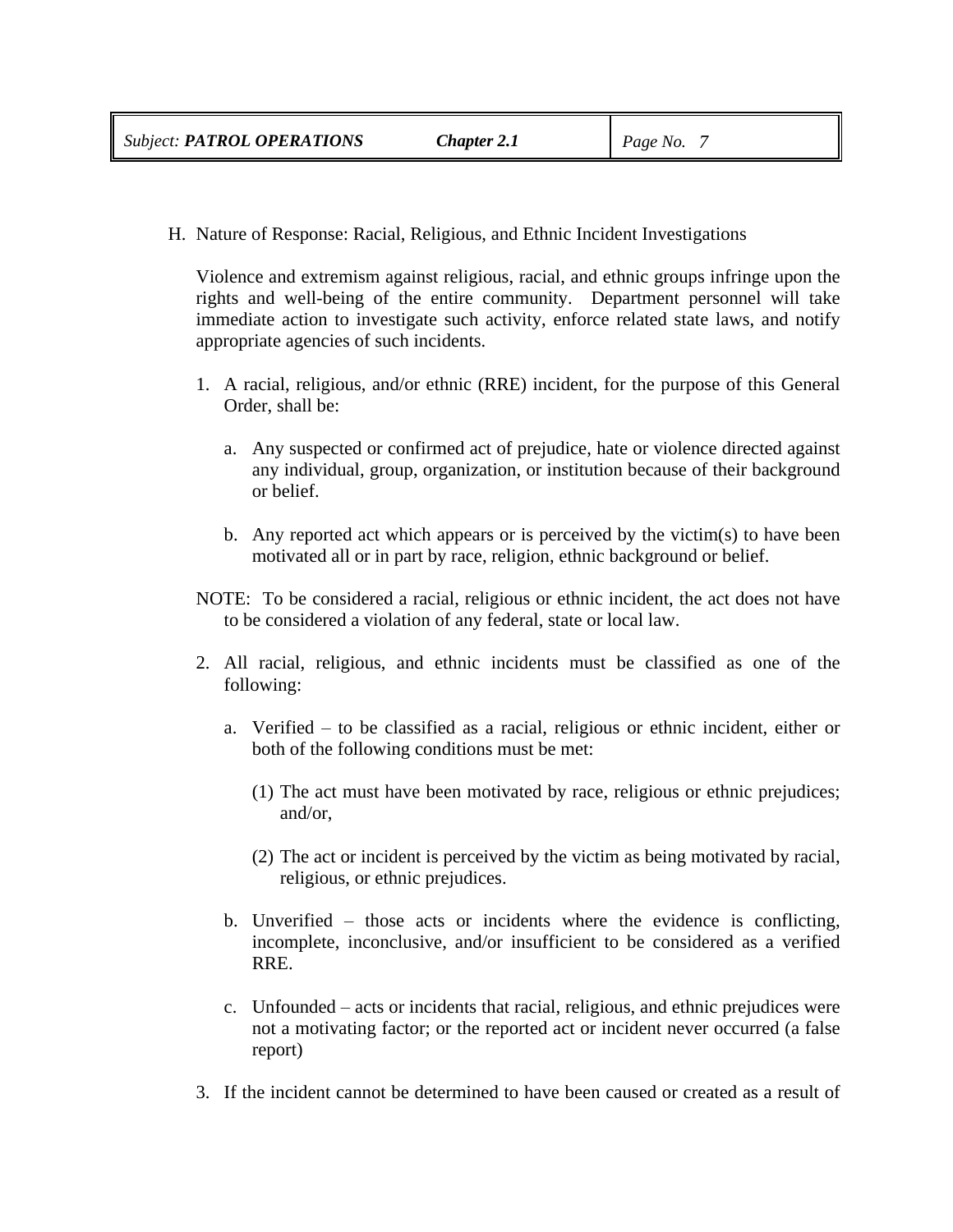any other type of problem, the incident shall be considered a verified racial, religious or ethnic incident.

- 4. Officers shall investigate fully any criminal and/or non-criminal offenses brought to their attention that are motivated by religious, racial or ethnic prejudice. All religious, racial and/or ethnic incidents shall be reported to the Maryland State Police and the Frederick County Human Rights Commission.
- 5. The Thurmont Police Department will perform the following tasks:
	- a. Conduct initial and follow-up investigations of racial, religious, and ethnic incidents.
	- b. Prepare reports on racial, religious, and ethnic incidents and provide copies of such reports to the Maryland State Police and the Frederick County Human Rights Commission.
	- c. Analyze bias incidents and determine trends.
	- d. Maintain liaison with the State's Attorney, the Human Rights Commission, the State Police, the Network of Neighbors and Federal enforcement agencies.
	- e. Maintain contact with community and civic organizations.
	- f. Train all personnel in the implementation of racial, religious, and ethnic incident policies and procedures.
	- g. Establish contact persons at appropriate agencies in Thurmont to arrange for the removal of graffiti as soon as possible, i.e., public works, Frederick County School Board, etc.
- 6. The following criteria will be used in determining if an accident is of racial, religious, or ethnic nature and is covered by this order. Some incidents may not clearly fit a specific definition. Such incidents will be reported and handled as racial, religious, and ethnic incidents; verifications subject to investigation.
	- (1) Deface, damage, or destroy; or attempt to deface, damage or destroy religious real or personal property that is owned, leased or used by a religious entity;
	- (2) Obstruct, or attempt to obstruct by force or threat, of force, a person in the free exercise of the person's religious beliefs;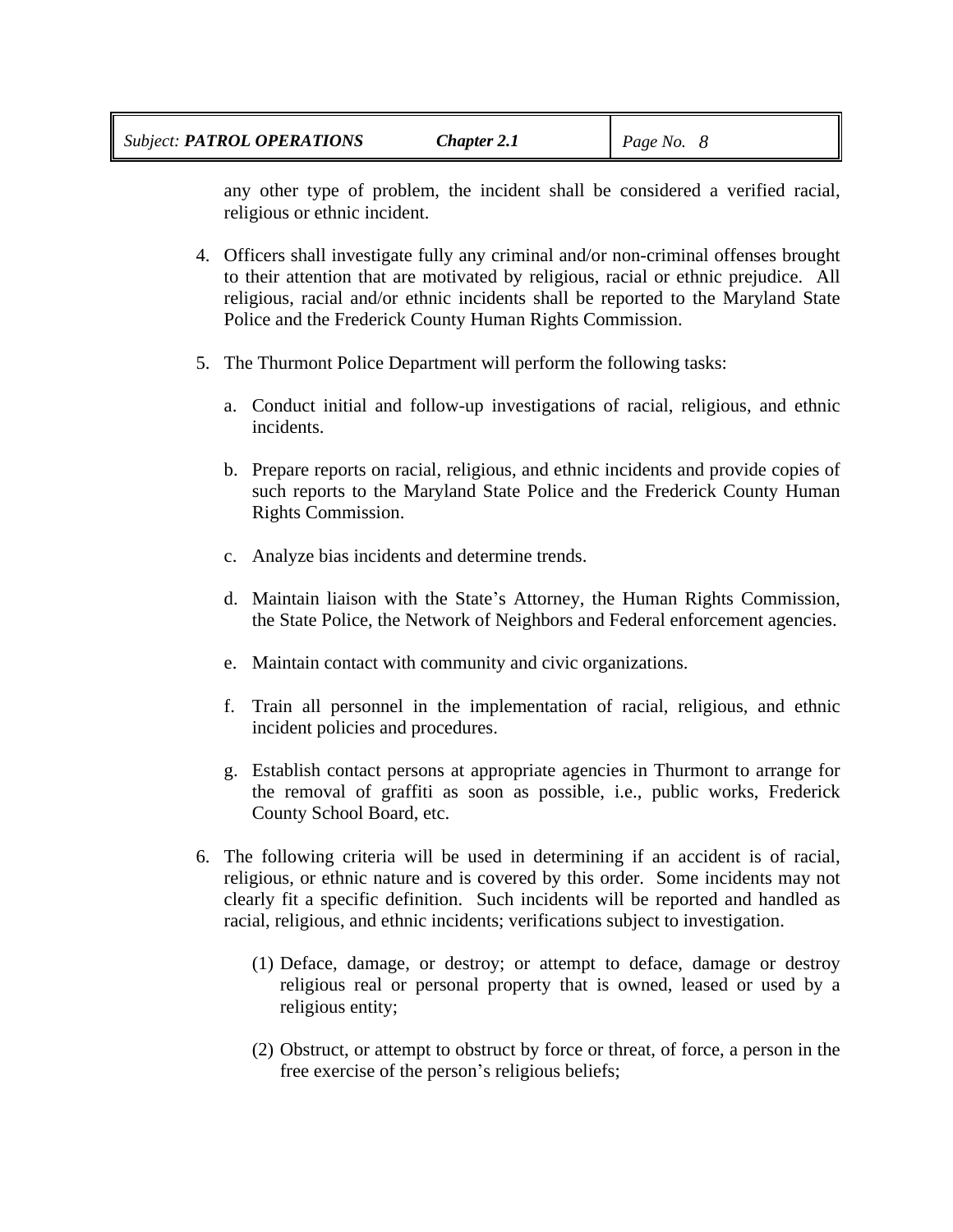- (3) Harass or commit a crime against a person or damage the real or personal property of a person because of that person's race, religious beliefs, or national origin.
- (4) Deface, damage or destroy; or attempt to deface, damage, or destroy the real or personal property of a person because of that person's race, religious beliefs, or national origin.
- a. Burning crosses or religious symbols Any violation of a Criminal Law Article.
- b. In addition to the above two specific racial, religious, and ethnic criminal offenses, officers should be aware of other criminal violations which may be committed in relation to a racial, religious or ethnic incident and pursue criminal charges as appropriate.
- c. The following criteria shall be utilized for determining whether a reported incident is racial, religious or ethnic in nature.
	- (1) Motive, or the lack of any other apparent motive for the incident.
	- (2) The display of any racial, religious or ethnic offensive symbol(s), material(s), words, or acts.
	- (3) The affect on the victim.
	- (4) The perception of the incident or act by the victim.
	- (5) Statement(s), of suspect(s), victim(s), witness(es).
	- (6) Prior history of similar incidents within the same geographical area, or against the same racial, religious, and/or ethnic group or individual(s).
- d. In determining if a reported incident is to be verified as racial, religious or ethnic in nature, the investigating officer should consider the following questions:
	- (1) Is the victim of a racial, religious or ethnic minority group and the suspect (s) of another group?
	- (2) Did the incident occur solely because of a racial, religious or ethnic difference between the person(s) or group(s) for reasons other than racial, religious, or ethnic differences?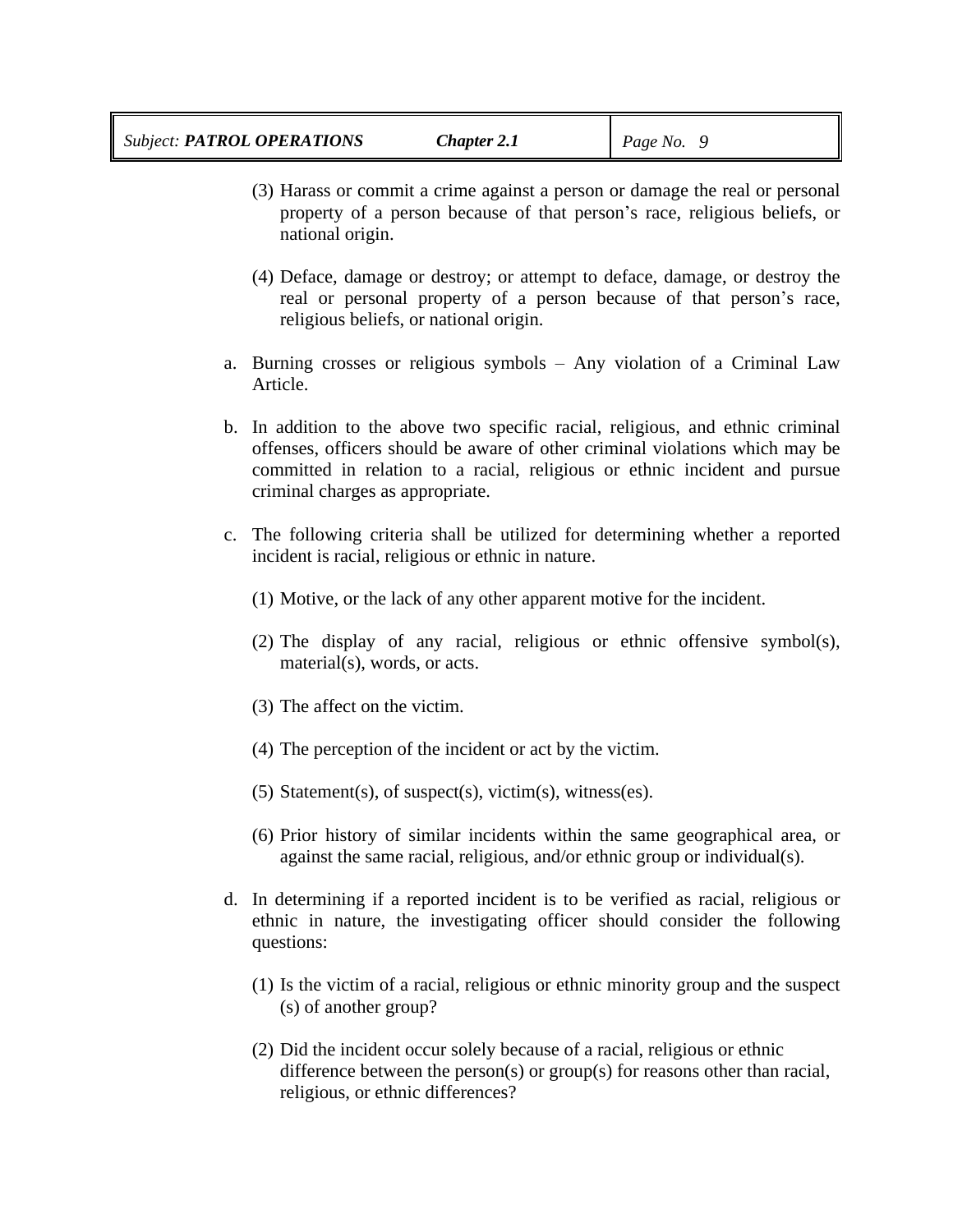- (3) Is the victim the only racial, religious or ethnic group member, or one of a few group members, in the neighborhood affected?
- (4) Did the victim recently move to the area? Is the victim acquainted with neighbors and/or local community groups?
- (5) If multiple incidents occur within a general time frame, are all of the victims of one racial, religious or ethnic group?
- (6) Has the victim been associated with any recent or past racial, religious or ethnic activities relating to their racial, religious or ethnic beliefs against any particular person, group, or class of people?
- (7) Have there been any prior or recent news coverage of events similar in nature?
- (8) What was the manner and method of the attack (e.g., color of paint, spelling, grammar, symbols or signs used, etc.) and is it similar to other documented incidents?
- (9) Has the victim had past or repeated attacks of a similar nature?
- (10) Is there a correlation between the incident to holidays or special events (e.g., Halloween, Christmas, Hanukkah, school activities, traditional rivalries, etc.)?
- e. If any hate group, known or suspected, is indicated in the incident, the investigating officer should note and obtain as evidence if possible the following:
	- (1) Any literature printed or handwritten
	- (2) Any documented or suspected hate group activity in the area.
	- (3) Any indication that the incident under investigation is a copy act or syndrome.
	- (4) Suspected hate group members actually participating, or was the group's name used as a fear or scare tactic?
- f. An officer and the on-duty patrol supervisor will be dispatched to all calls which have racial, religious, and/or ethnic overtones.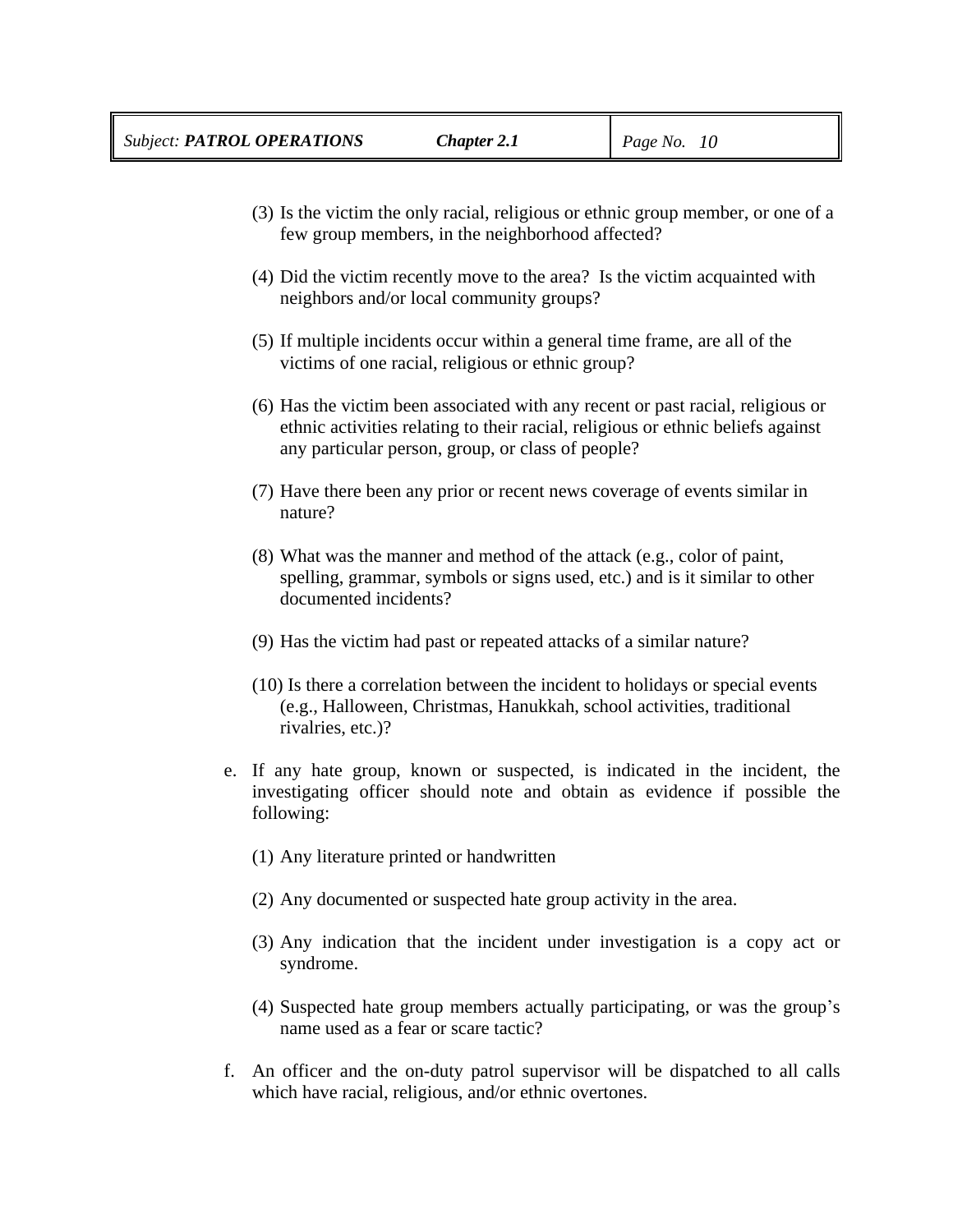- g. Such calls shall not be handled by the Telephone Reporting System.
- 7. Officer's responsibilities include determining whether an incident may be motivated by racial, religious or ethnic hatred, and will:
	- a. Take any reasonable investigative and/or enforcement action that may be called for.
	- b. Provide assistance and support to the victim, including referrals.
	- c. Immediately notify the patrol supervisor of the incident.
	- d. Prepare a detailed incident report, including a full description of the racial, religious and ethnic aspects of the incident, with racial, religious, or ethnic noted at the top of the report form.
	- e. Process the crime scene.
	- f. Submit the completed incident report before the end of the tour of duty.
	- g. Conduct at least one follow-up (in person) interview at the victim's residence.
- 8. The on-duty patrol supervisor shall respond to the scene of all racial, religious, and ethnic incidents and:
	- a. Determine whether additional personnel or resources are needed.
	- b. Take all specific steps necessary to ensure that the incident does not escalate.
	- c. Supervise the preliminary investigation.
	- d. Have the physical remains of the incident removed by the property owner or agent after the necessary crime scene processing. This included, but is not limited to, encouraging property owners or agents to restore the scene to its original state.
	- e. Ensure that all reports are completed, approved, and distributed before the end of the tour of duty, directing one copy to the attention of the Deputy Chief of Police and one copy to the Chief of Police.
	- f. Re-contact the victim for a follow-up at least one (1) time.
- 9. Prior to the end of the tour for duty the Officer or Supervisor will: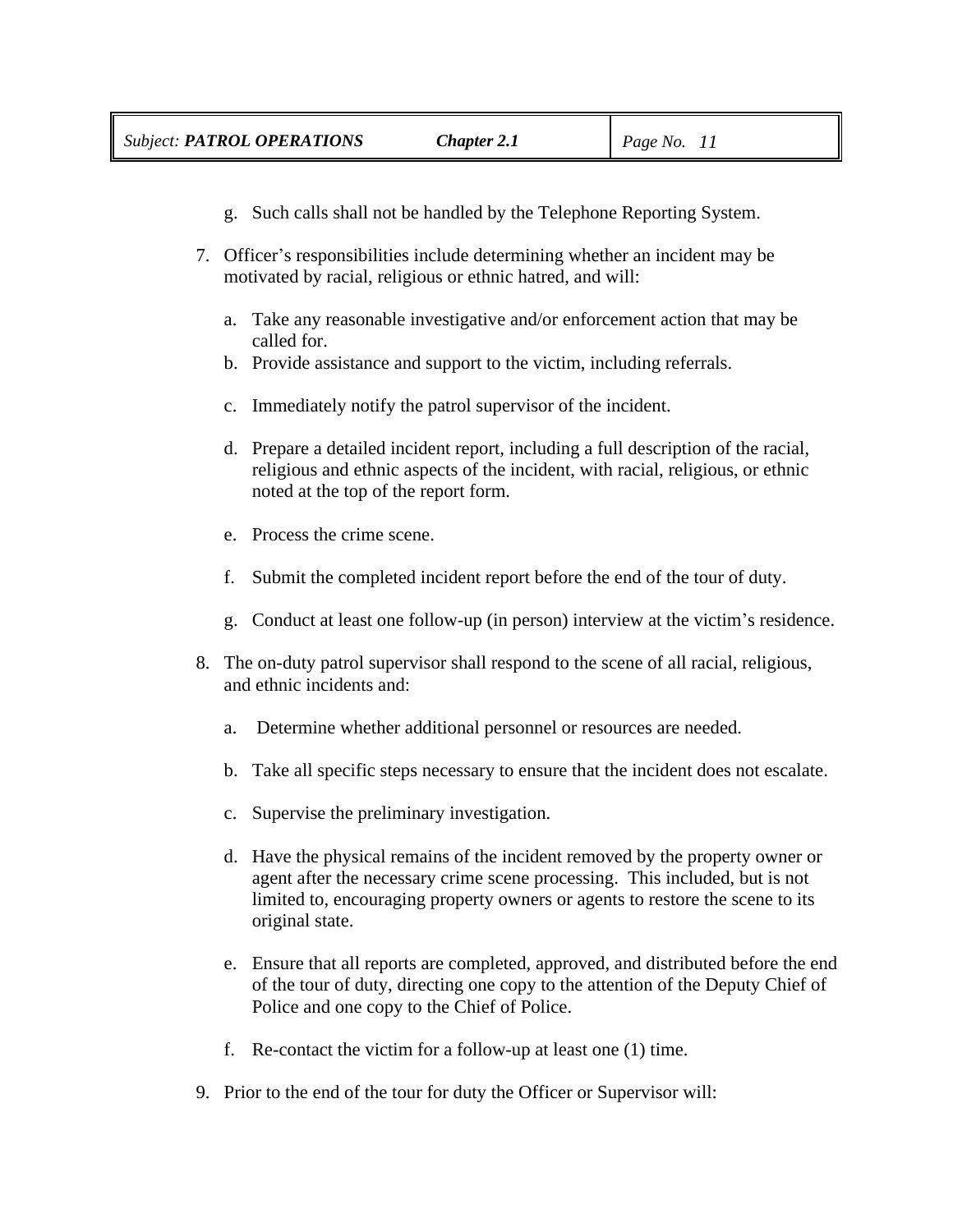- a. Ensure that information about the incident is provided to the oncoming shift.
- b. Arrange for any needed increase in patrols in the area of the incident.
- c. Ensure that the completed report is forwarded to the Deputy Chief of Police.
- d. Contact the appropriate agency contact person for graffiti removal, etc.
- 10. The Deputy Chief of Police will:
	- a. Assign responsibility for follow-up investigation to the initial responding officer.
	- b. Ensure that written reports detailing any follow-up investigations are completed every ten (10) days.
	- c. Determine final disposition and determination on the investigation, i.e., closed, inactive, verified, unverified, unfounded, etc.
- 11. The Administrative Staff will provide the Maryland State Police with the statistical data required on all racial, religious and ethnic incidents as prescribed by state law.
- 12. The Administrative Staff will provide a copy of the initial report to the Frederick County Human Relations Commission.

# **VII. PATROL EQUIPMENT**

- A. Marked Patrol Vehicles
	- 1. Marked patrol vehicles shall be readily identifiable as a law enforcement agency vehicle.
	- 2. Marked patrol vehicles will be conspicuously marked with a distinctive paint scheme and reflective Decals to include:
		- a. Thurmont Police,
		- b. Emergency telephone numbers.
	- 3. Minimum equipment list for patrol vehicles include, but are not limited to: a. Emergency lighting,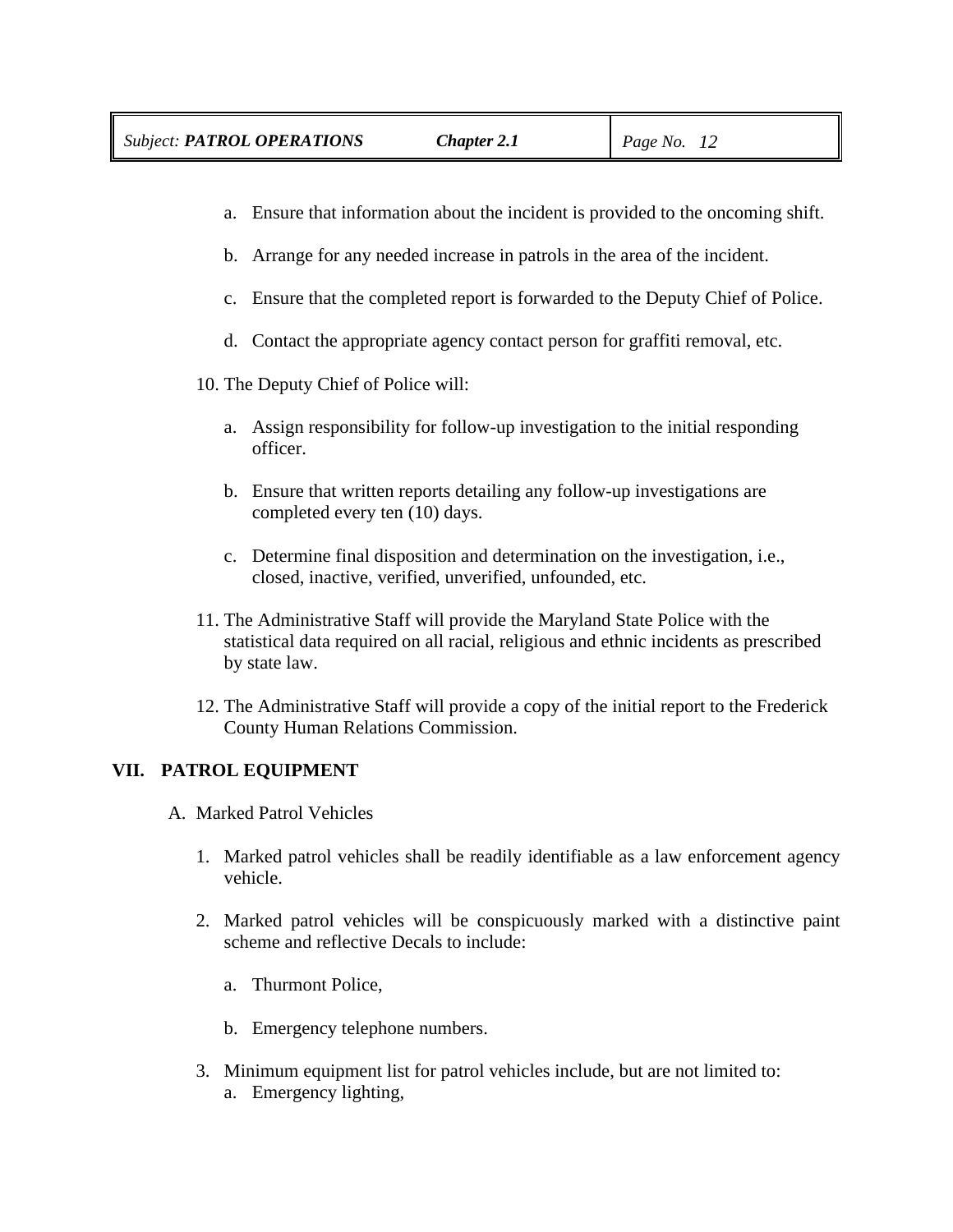- b. Siren
- c. Public address system
- d. Exterior spot light
- e. Fire extinguisher
- f. First aid kit
- g. Tire iron
- h. Tire jack
- i. Latex gloves
- j. PPE kits
- k. In-car mobile data terminals, when available.
- l. Video recording unit, when available
- m. Heavy-duty suspension, electrical systems, cooling systems, and certified speedometer. These items are generally addressed in the vehicle specification guidelines issued for vendor bids.
- B. Unmarked Vehicles
	- 1. Unmarked vehicle shall have no exterior markings indicating that they are law enforcement vehicles.
	- 2. Minimum equipment for unmarked vehicles include, but are not limited to:
		- a. Emergency lighting,
		- b. Siren
		- c. Public address system
		- d. In-Car mobile data terminals (as assigned)
		- e. Fire extinguisher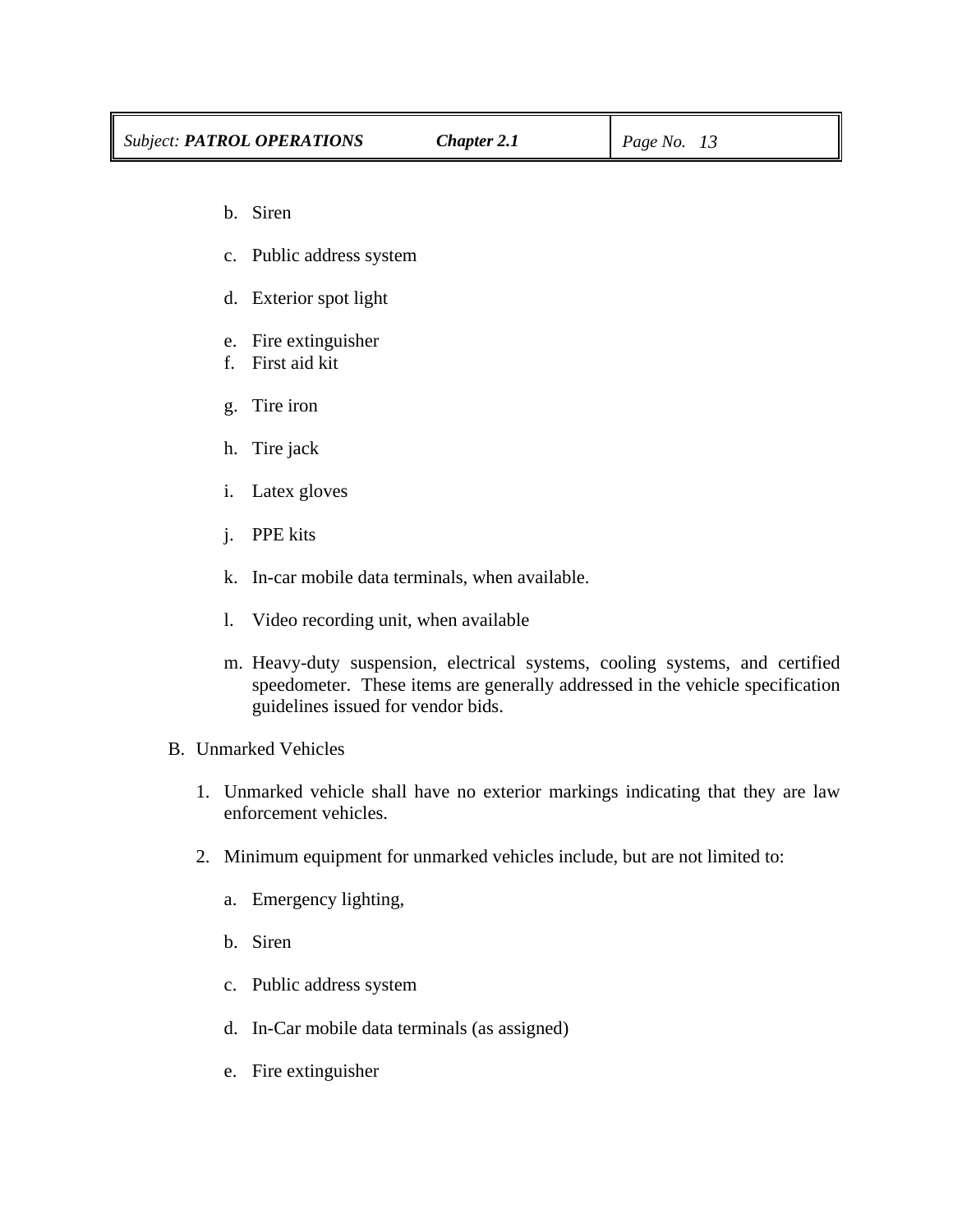- f. First aid kit
- g. Tire iron
- h. Tire jack
- i. Latex gloves
- j. PPE kits
- 3. If the unmarked vehicles are used in a patrol function, they too must meet the requirements for lighting and communication capabilities.
- 4. All vehicles will be inspected by each assigned officer prior to the beginning of each shift or tour of duty. This inspection will include verifying functionality of the vehicle and equipment.
- C. Non-Issued Equipment:
	- 1. There will be no non-issued equipment installed in or on Department vehicles without written approval of the Chief of Police.
	- 2. Any officer wishing to install non-issued equipment shall submit in writing a memo to the Chief of Police via the chain of command, requesting permission to install the item and giving a description of the item. Included in the request will be the reason for the installation.
	- 3. Supervisors will endorse the request, recommending approval or disapproval and if the installation of the item would be advantageous to the officer and the Department.
	- 4. Authorized non-issued equipment and accessories will be purchased by the requesting officer and installed by a qualified individual/company at the officer's expense.
	- 5. Removal of the non-issued equipment and accessories will be completed by a qualified individual/company, and the vehicle will be restored to its original condition, at the officer's expense.
	- 6. The Thurmont Police Department will not accept any claim for damage or loss of non-issued equipment or accessories.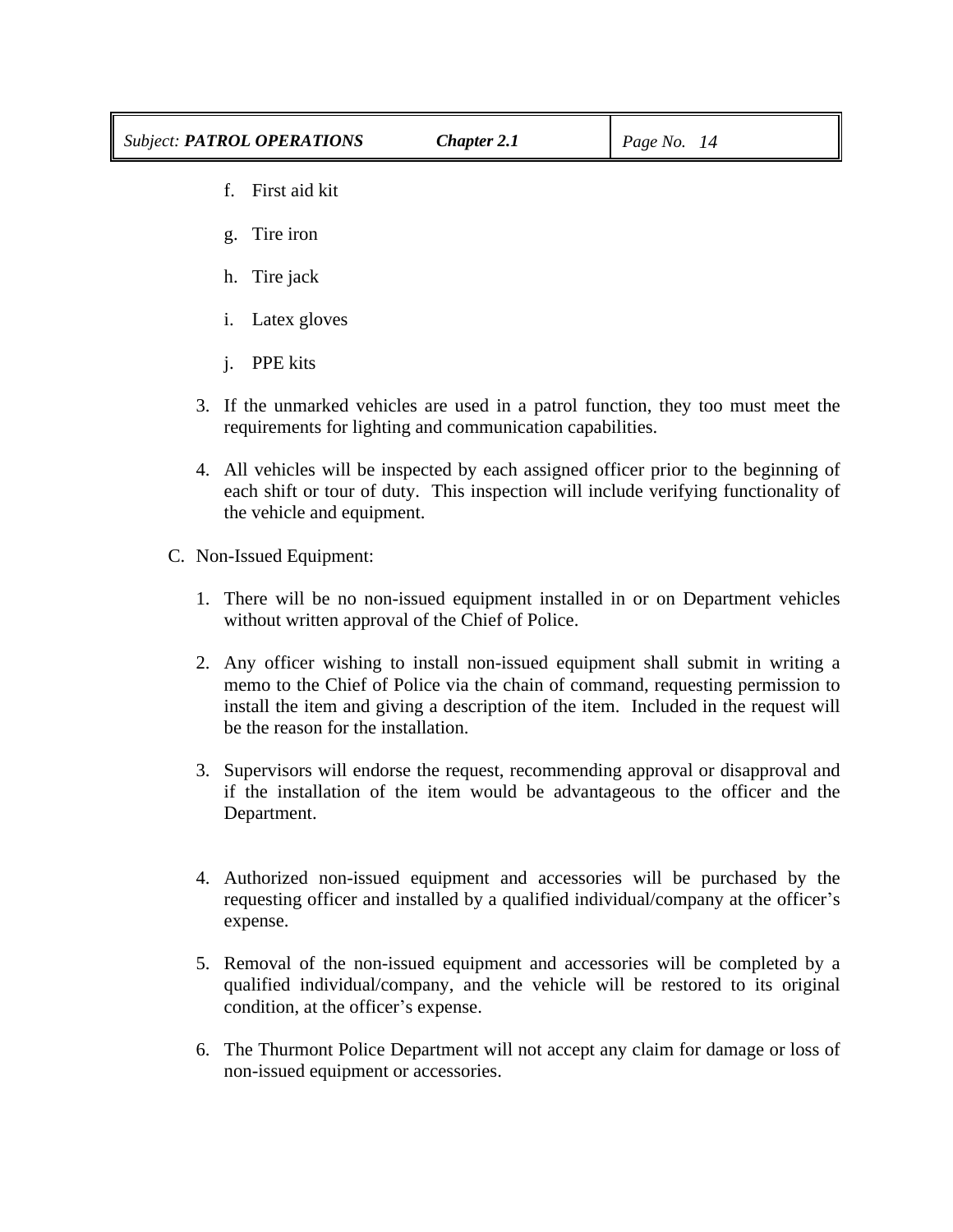| <b>Subject: PATROL OPERATIONS</b> | Chapter 2.1 | $\vert$ Page No. $\vert$ |  |
|-----------------------------------|-------------|--------------------------|--|
|-----------------------------------|-------------|--------------------------|--|

- 7. Any infractions involving the installation, use, or removal of non-issued equipment or accessories, shall be sufficient cause for immediate removal of the equipment at the expense of the officer. Personnel in violation of this section shall be subject to disciplinary action including but not limited to revocation of the privilege of a take home vehicle.
- D. Safety Restraint Devices
	- 1. Safety Restraint devices will be routinely worn by all department personnel while operating Departmental vehicles, according to the provisions of the Maryland Transportation Articles.
	- 2. No child safety restraints will be installed or utilized in any Departmental vehicle equipped with a prisoner shield or screen. Only approved child safety restraints will be used for all children of age, size, or weight for which such restraints are prescribed by law.
	- 3. No person shall modify, remove, deactivate or otherwise tamper with vehicle safety restraints, except for vehicle maintenance and repair and not without the express permission of the Chief of Police.
	- 4. Personnel who discover an inoperable restraint system shall report the defect to the supervisor. Prompt action will be taken to replace or repair the system.
- E. Uniforms and Equipment for Patrol Operations
	- 1. All applicable uniform and equipment standards and guidelines are outlined in General Order Chapter 2 (*Thurmont Police Department Uniforms*).
- F. Soft Body Armor
	- 1. Departmental guidelines are outlined in General Order Chapter 2 (*Soft Body Armor Policy*)